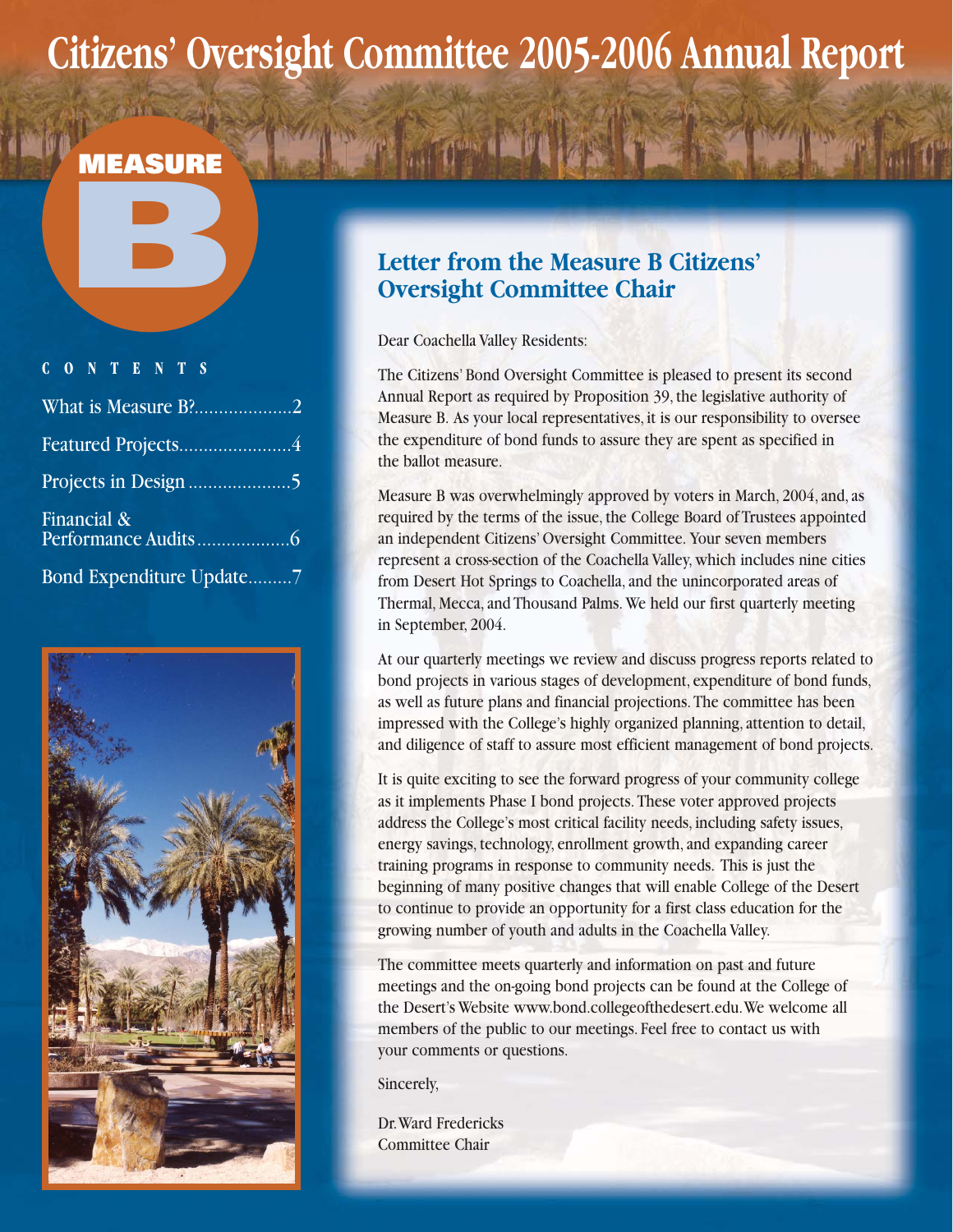#### **MEASURE B**

In March, 2004 the citizens of Coachella Valley approved a general obligation bond measure of \$346.5 million dollars to fund facilities projects to: "To train local residents for jobs, prepare students for four-year colleges, accommodate increasing student enrollment at College of the Desert by:

- Expanding nursing/police/fire-fighting training facilities;
- Repairing sewer systems, leaky roofs, decaying walls, plumbing, electrical systems;
- Upgrading/adding classrooms for computer technology;
- Repairing, acquiring, constructing, equipping buildings, sites, classrooms;

The Board of Trustees of the Desert Community College District evaluated the District's urgent and critical facility needs, including safety issues, enrollment growth, energy reduction and information and computer technology in developing the scope of projects to be funded, as outlined in the College of the Desert Facilities Master Plan, approved on November 19, 2003, incorporated herein, and as shall be further amended from time to time. In developing the scope of projects, the faculty, staff and students have prioritized the key health and safety needs so that the most critical needs are addressed. The Board of Trustees conducted independent facilities evaluations and

received public input and review in developing the scope of college facility projects to be funded, as listed in the Facilities Master Plan which was unanimously approved by the Board of Trustees. This input of faculty, community and business leaders concluded that if these needs were not addressed now, the problems would only get worse. In preparing the Facilities Master Plan the Board of Trustees made five important determinations:

• In tough economic times it is critically important for College of the Desert to provide facilities for job and vocational training to students and adults in seeking to acquire job skills that local businesses are seeking;

• College of the Desert must provide facilities to increase the number of trained nurses to help relieve the serious nursing shortage in the area;

- College of the Desert must add new facilities and classrooms to meet the rapid growth in the area which has resulted in thousands of new students seeking an affordable local college education;
- College of the Desert must provide facilities for academic programs for students who want to transfer to a four-year college; and
- College of the Desert must provide facilities to support adult continuing education classes in subjects like financial planning, accounting and computers.



**Public Safety Academy:** An artist's renderings shows architectural styling planned for the new Public Safety Academy, which will provide classroom and training space for some 600 cadets currently enrolled in law enforcement and fire safety courses.

**2**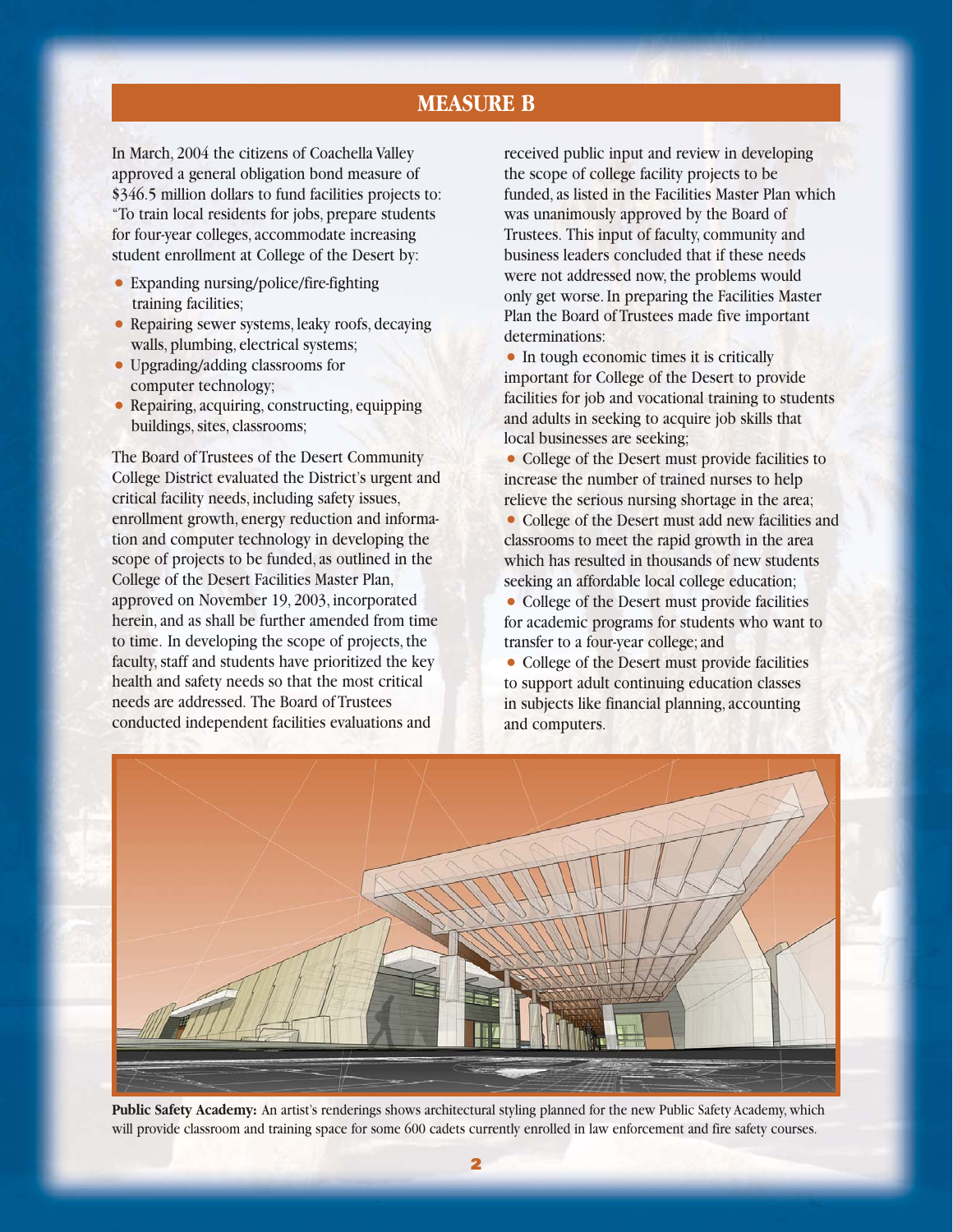#### **AUTHORITY AND PURPOSE OF THE CITIZENS' OVERSIGHT COMMITTEE**

Measure B was approved under the requirements of California's Proposition 39, the Strict Accountability in Local School Construction Bonds Act passed by state voters in 2000. As required by Proposition 39, the College of the Desert Board of Trustees appointed an independent committee of citizens to oversee the expenditure of all bond funds. Proposition 39 requires representatives from taxpayer groups, business and industry, senior citizens' organizations and students, and is charged with ensuring that all bond funds are spent as promised on capital projects within the college district.

Since September, 2004 the Committee has been meeting regularly to review the College's bond-funded construction program and to ensure the program maximizes all funding sources and makes the most prudent use of taxpayer dollars. The Committee is also charged with assuring that the College adheres to the requirements of Proposition 39, including spending funds only on those projects identified in Measure C and approved by the voters.

## **Incoming 2006-07 Citizens' Oversight Committee**



**Citizens' Oversight Committee:** As required by law, a diverse group of citizens from throughout the Coachella Valley sit as a committee to monitor progress of the Measure B projects and be responsible for an annual audit of expenditures. The incoming board members are, from left, back row: **Mr. Alfred A. (Al) McCandless**, Business Representative; **Dr. William Feddersen**, Senior Citizen Group Representative; **Mr. Kenneth E. Feenstra**, Member-At-Large; West Valley Representative; **Dr. Ward Fredericks**, College Support Organization Representative. Front row, left to right: **Ms. Marjorie A. Kussman**,Taxpayers'Association Representative; **Mr. Noel Ramos**, Member-At-Large, East Valley; and **Mr. Matthew Vargas**, Student Representative.

#### **2005-06 Citizens' Oversight Committee Members**

Dr.William Feddersen Chair, Senior Citizens Representative

> Mr. Paul Magaña Vice-Chair, Business Representative

Mr. Matthew Vargas Student Representative

Ms. Mary Lou Marrujo Member-at-Large East Valley

Dr.Ward Fredericks College Support Organization

> Ms. Marjorie Kussman Taxpayers'Association

Police Chief Gary Jeandron Member-at-Large Palm Springs

#### College of the Desert Program Management Team

Jerry R. Patton, COD Assistant Superintendent, President, Administrative **Services** 

Steve Renew, COD Director of Maintenance and Operations

Elaine Snyder, COD Director of Business Services

Tim White, PinnacleOne Program Director

Gordon Davis, PinnacleOne Deputy Program Director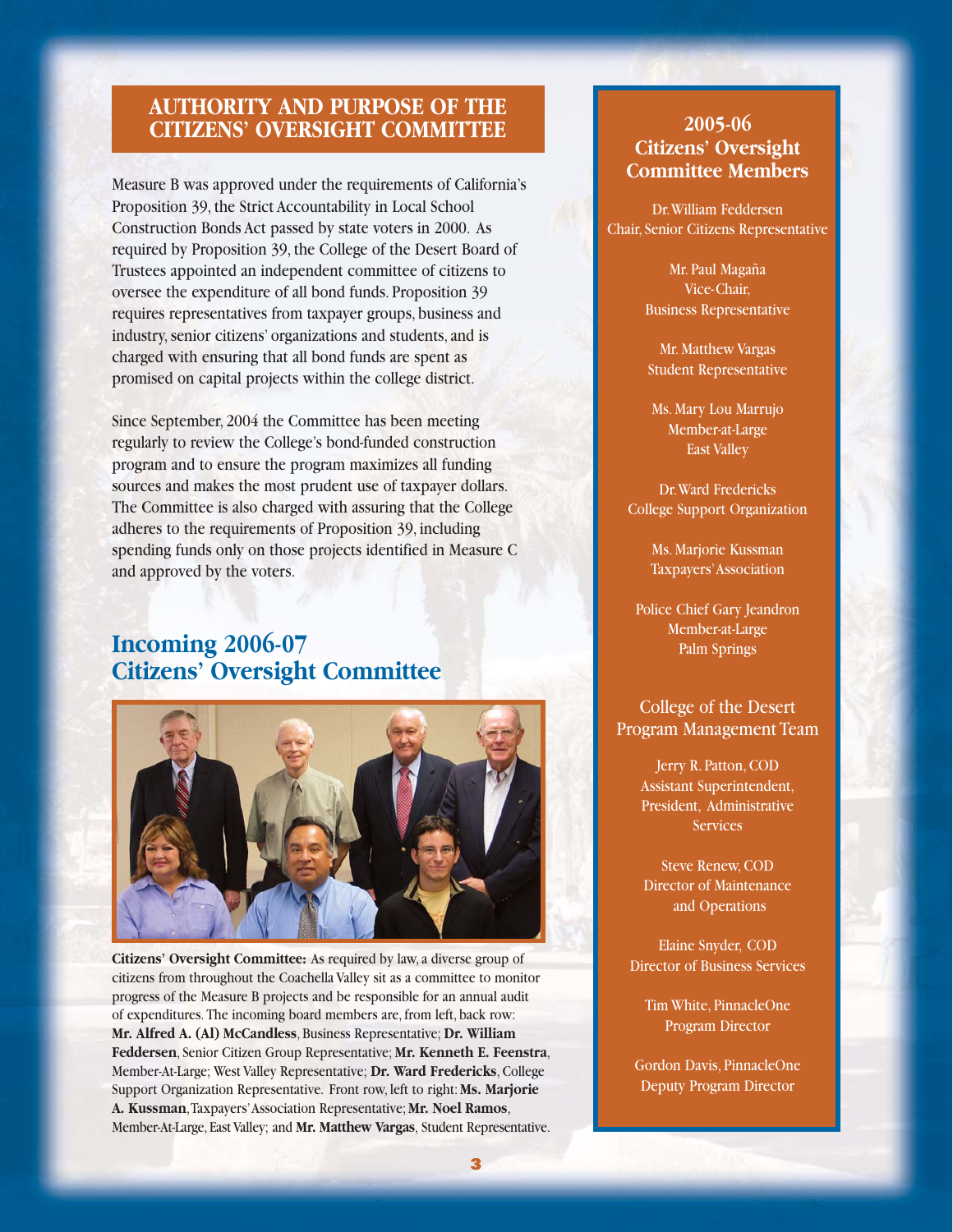#### **MEASURE B PROJECTS - COMPLETED PROJECTS**

# **South Annex**

This project provided needed interim classroom and office space to allow for modernization of existing classroom buildings. This annex currently houses classes and offices that were in the Business Education Building, currently in planning and design for renovation/modernization and seismic upgrade.





### **South Parking Lot**

This parking lot establishes standards for design for parking lots, incorporating storm water runoff control and provisions for future security measures such as emergency call phones and cameras. It consisted of replacement of a large gravel temporary lot and an existing original parking lot that was in need of repaving. This new lot provides much needed parking space as other parking is closed during upcoming building projects.

#### **Monterey Avenue Wall**

**4**

The Landscape Masterplanning Committee studied many examples of walls and xeriscaping in the area in a search for a palette that reflects the indigenous flora of the area. This plant selection establishes the guidelines for the perimeter of the campus. The combined wall and fence elements help to define the "front door" of the campus, affording views into the campus while providing some physical barrier into the parking lots directly from the street.

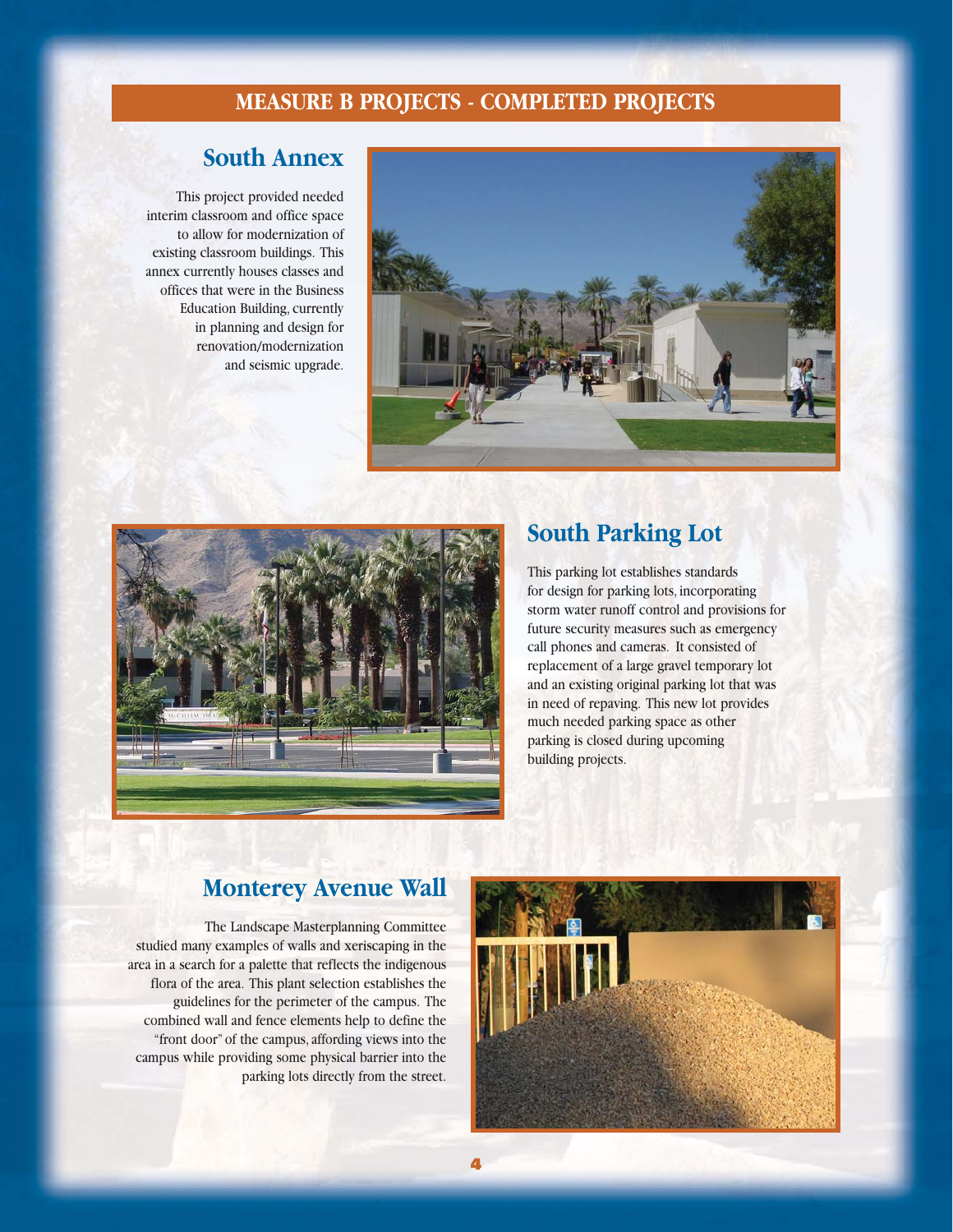# **MEASURE B PROJECTS - COMPLETED PROJECTS**

### **North Annex**

The North Annex provides classroom and office space for expanded Nursing and Health Sciences programs. It will serve as interim housing as well, for future renovation/ modernizations of classroom buildings. Below, an artist's rendering of the proposed Nursing and Health Sciences complex, including a new main building named for a major college donor, the Coeta and Donald Barker Foundation.





# **MEASURE B PROJECTS - IN DESIGN**

NOTE: The table below represents the status of the projects as of November 2006

| <b>PROJECT</b>                        | <b>STATUS</b> | <b>COMMENTS</b>                         |  |
|---------------------------------------|---------------|-----------------------------------------|--|
| <b>Public Safety Academy</b>          | In DSA        | <b>Construction Start - Spring '07</b>  |  |
| <b>Nursing &amp; Health Science</b>   | In DSA        | <b>Construction Start - Spring '07</b>  |  |
| <b>Student Services Center</b>        | In Design     | <b>Construction Start - Fall '07</b>    |  |
| <b>Classroom Building</b>             | In Design     | <b>Construction Start - Fall '07</b>    |  |
| Alumni Center                         | In DSA        | <b>Construction Start - Spring '07</b>  |  |
| <b>Infrastructure Upgrade</b>         | In DSA        | Construction Start - Jan - '07          |  |
| <b>East Valley Center Master Plan</b> | In Design     | <b>First Classes scheduled for 2008</b> |  |
| <b>Scene Shop</b>                     | In Design     | <b>Construction Start – Spring '07</b>  |  |
| <b>Women's Softball Stadium</b>       | In Design     | <b>Construction Start - Spring '07</b>  |  |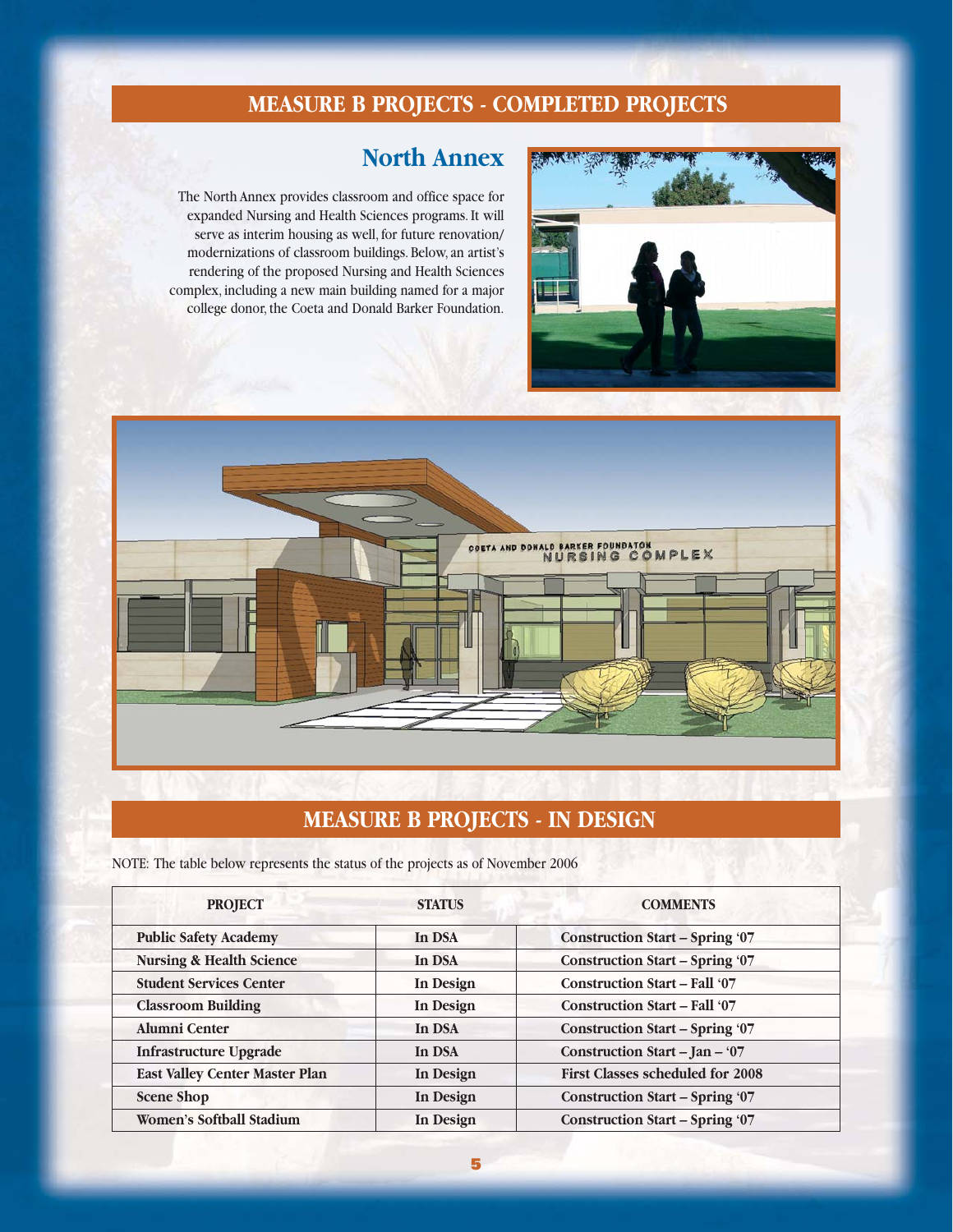

**Student Services Center:** A new landmark two-story building will be erected as part of Phase One of Measure B construction. It will welcome visitors near the main entrance of the campus on Monterey Avenue, and provide a one-stop shopping experience for new students. Recently named for major college benefactors, the Peggy and Donald Cravens Student Services Center will be the gathering place for students to enroll, register for classes, get college information, and purchase textbooks.

#### **MEASURE B - SECOND YEAR REPORT**

During the second year of Measure B, the College has concentrated on priority projects that have allowed the College to expand its course offerings to valley citizens, provide additional parking and to concentrate on several safety and health related projects.

The College entered into an agreement, during the November 16, 2005, Board of Trustees Meeting, by letter of intent with Mr. Sam Belzberg to accept his donation of 100 acres of land in the area of 60th Avenue and Buchanan Street in Thermal, California, for the purpose of locating and building the College's East Valley Education Center. The College has hired a master plan architect that is in the process of preparing a campus plan and portable buildings for fall 2008 occupancy. The first permanent building is scheduled to begin construction FY09-10.

In addition, the College is in the midst of planning a Western Valley Campus. The College is still negotiating the gift of land from two proposals.

#### **INDEPENDENT FINANCIAL AND PERFORMANCE AUDITS**

In compliance with Proposition 39, the Board of Trustees engaged the independent audit firm of Lund & Guttry LLP, a local valley firm, to complete an independent audit of the financial records and the construction records of the bond program. In August, 2004 the first series, Series A, of bonds were sold for \$65,000,000. In June, 2005, the Series A bonds were re-financed and savings of \$7,848,412 was added to the \$65,000,000 along with the interest income from 2005 and 2006 for \$3,787,250 for a total of \$76,635,662 available for projects.

The audit firm reported that the College of the Desert "…has properly accounted for the

expenditures of the funds held in the Bond Fund and that such expenditures were made on authorized bond projects. Further it was noted that the funds held in the Bond Fund and expended by the District were not expended for salaries of school administrators or other operating expenditures."

The audit had no findings or questioned costs were noted during the audit relating to compliance and internal control.

A copy of the full financial and performance audits can be viewed on the College of the Desert Bond Webpage at *www.bond.collegeofthedesert.edu*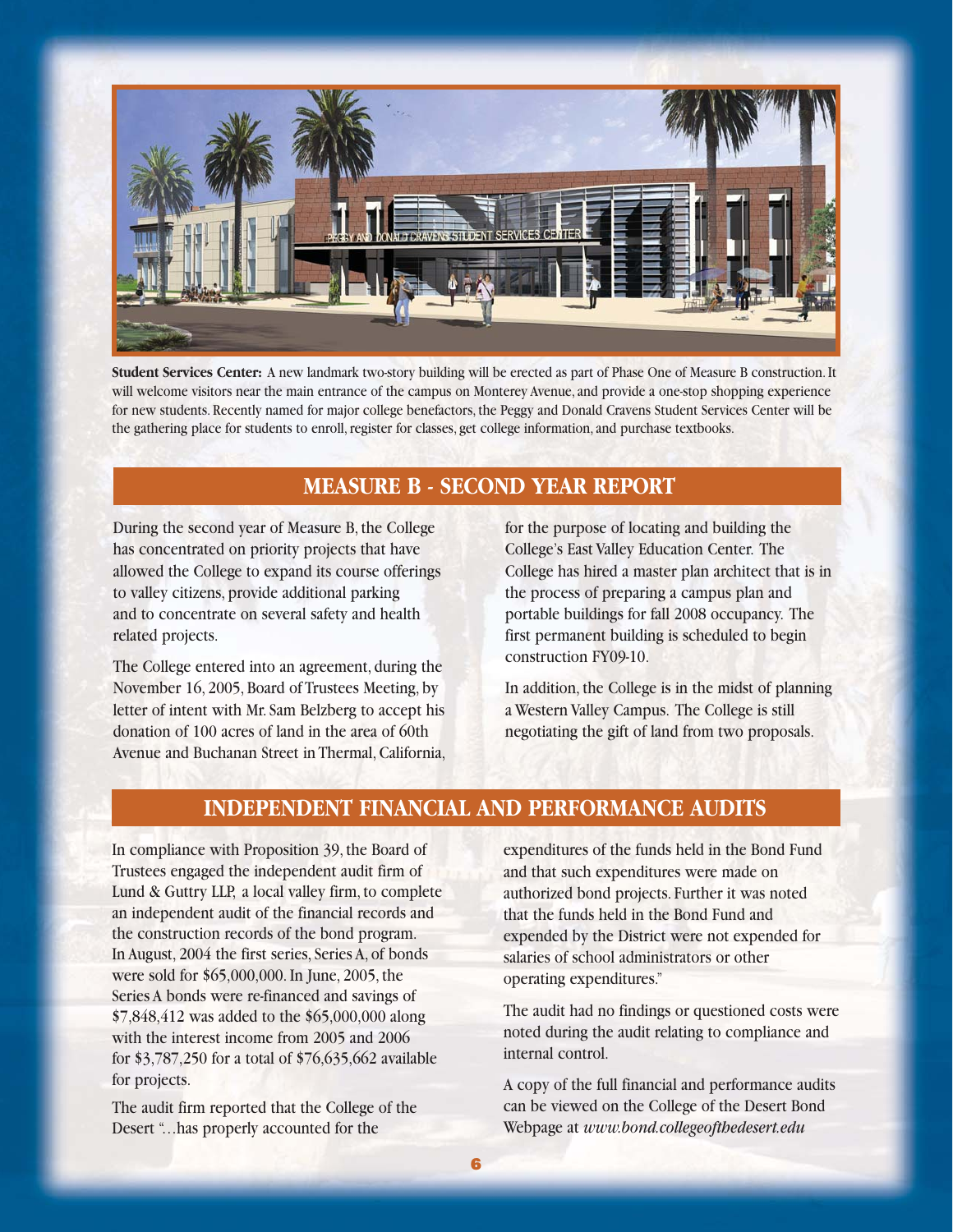# **BOND PROJECTS EXPENDITURES AND PROGRESS REPORT**

Projects in Measure B that have been completed or were in progress as of June 30, 2006, are listed below.

| Project                                             | <b>Budget</b> | <b>Amount Expended</b><br>at June 30, 2006 | <b>Status of Project</b><br>as of June 30, 2006 |
|-----------------------------------------------------|---------------|--------------------------------------------|-------------------------------------------------|
| <b>Infrastructure Installation and Repair</b>       | \$20,000,000  | \$185,573                                  |                                                 |
| <b>Central Plant</b>                                |               | \$100,626                                  | In planning and design                          |
| <b>ADA Transition Plan</b>                          |               | \$40,966                                   | In planning and design                          |
| Water & Gas System                                  |               | \$19,233                                   | In planning and design                          |
| <b>Fire Hydrant Loop</b>                            |               | \$54,219                                   | In planning and design                          |
| <b>Safety</b>                                       |               | \$72,205                                   | In progress                                     |
| <b>Infrastructure Master Planning/Design</b>        |               | \$1,004,819                                | In planning and design                          |
| <b>Total Infrastructure Installation and Repair</b> |               | \$1,477,641                                |                                                 |
| <b>Building and Classroom Renovation</b>            | \$1,000,000   | \$47,344                                   | In progress                                     |
| <b>Temporary Classrooms/Offices</b>                 | \$4,000,000   |                                            |                                                 |
| <b>Phase I</b>                                      |               | \$1,982,108                                | Completed                                       |
| <b>Phase II</b>                                     |               | \$393,826                                  | In planning and design                          |
| <b>Total Temporary Classrooms/Offices</b>           | \$2,375,934   |                                            |                                                 |
| <b>Parking Lot</b>                                  | \$5,000,000   | \$4,050,692                                | <b>In Progress</b>                              |
| Site Development - Palm Desert Campus               | \$3,000,000   | \$311,382                                  | In planning and design                          |
| <b>Student Services Center</b>                      | \$2,396,055   | \$425,334                                  | In design                                       |
| <b>Nursing &amp; Health Science</b>                 | \$1,436,735   | \$303,315                                  | In design                                       |
| <b>Public Safety Academy Phase 1</b>                | \$1,844,727   | \$351,111                                  | In design                                       |
| <b>Classroom Building</b>                           | \$2,494,558   | \$206,162                                  | In design                                       |
| <b>Alumni Center</b>                                | \$546,591     | \$160,579                                  | In design                                       |
| <b>Dining Hall Reprogramming</b>                    | \$6,000       | \$5,680                                    | In planning                                     |
| <b>Site Development - East Valley Campus</b>        | \$15,000,000  | \$556,276                                  | In planning and design                          |
| <b>Site Development - West Valley Campus</b>        | \$500,000     | \$354,492                                  | In planning and design                          |
| <b>Voice Over IP Communications</b>                 | \$1,000,000   | \$959,276                                  | Completed                                       |
| <b>Arts/New Scene Shop</b>                          | \$20,000      | \$17,976                                   | In planning                                     |
| <b>Athletic Complex</b>                             | \$3,000       | \$2,967                                    | In planning                                     |
| <b>Business Building Renovation</b>                 | \$10,000      | \$9,546                                    | In design                                       |
| Quickstart Projects (Safety & Health Projects)      | \$5,000,000   |                                            |                                                 |
| <b>Gymnasium Repair</b>                             |               | \$158,882                                  | Completed                                       |
| <b>Sidewalk Repair</b>                              |               | \$41,379                                   | Completed                                       |
| <b>Culinary Kitchen</b>                             |               | \$397,357                                  | Completed                                       |
| <b>Fieldhouse Restroom and Shower</b>               |               | \$50,360                                   | Completed                                       |
| Diesel Mechanic Building Floor Repair               |               | \$14,932                                   | Completed                                       |
| Carol Meier Lecture Hall Roof Repair                |               | \$309,696                                  | Completed                                       |
| <b>Safety Projects</b>                              |               | \$304,339                                  | Completed                                       |
| <b>Applied Technology Building Roof Repair</b>      |               | \$0                                        | Completed                                       |
| <b>Total Quickstart Projects</b>                    |               | \$1,276,945                                |                                                 |
| <b>Contingency Reserve</b>                          | \$13,377,996  | \$2,274,946                                |                                                 |
| <b>TOTAL ALL PROJECTS</b>                           | \$76,635,662  | \$15,167,598                               |                                                 |